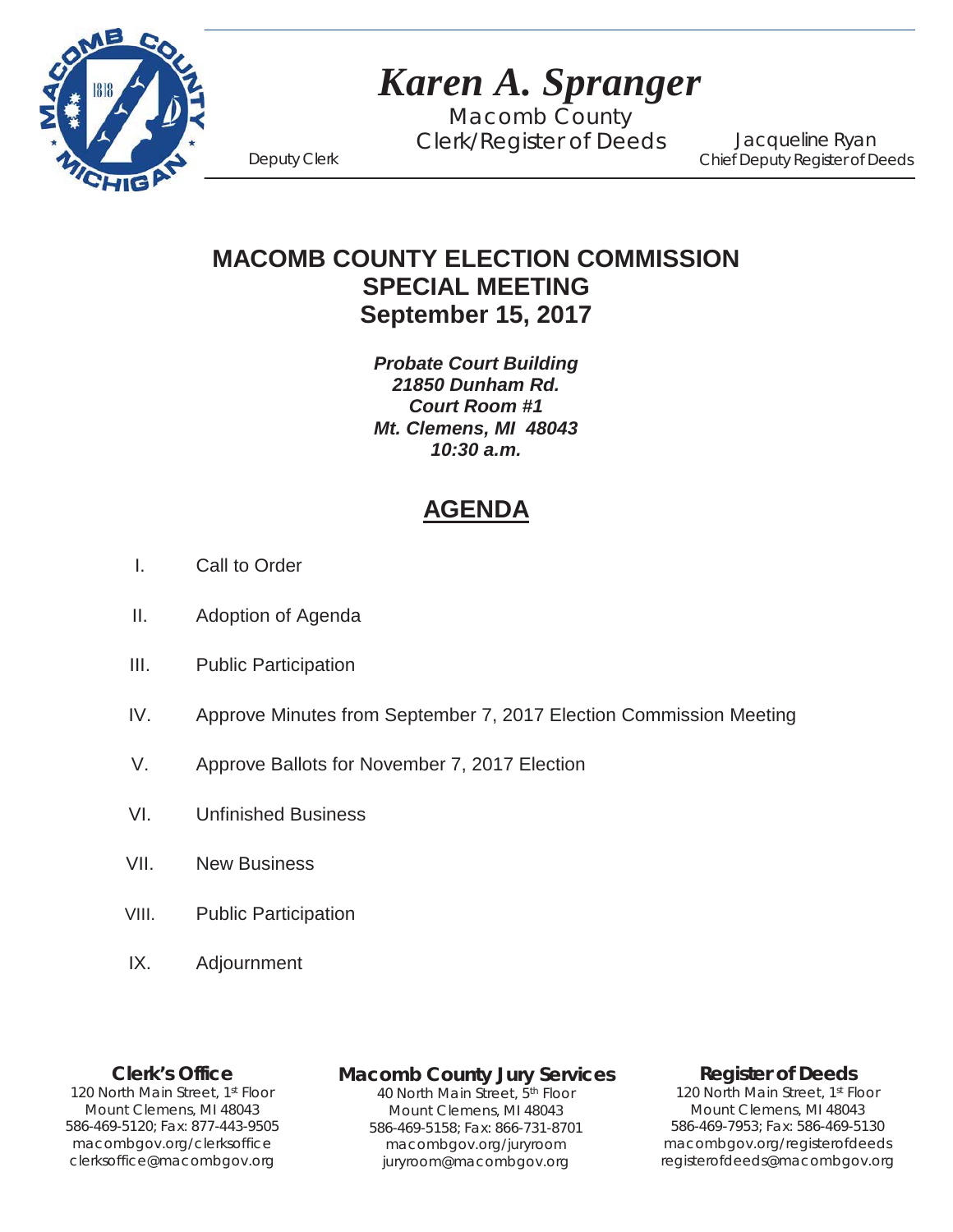

# *Karen A. Spranger*

Macomb County Clerk/Register of Deeds Deputy Clerk

Jacqueline Ryan Chief Deputy Register of Deeds

## **NOTICE**

## **MACOMB COUNTY ELECTION COMMISSION SPECIAL MEETING**

Macomb County Clerk's Office Election Department (586) 469-5209

The Macomb County Election Commission will hold a SPECIAL MEETING on Friday, September 15, 2017, at 10:30 a.m., in the Macomb County Probate Court Building, Court Room # 1, 21850 Dunham, Mt. Clemens, MI. The purpose of the meeting is to approve ballots for the November 7, 2017 Election.

The following communities are holding elections: Armada Township, Center Line, Eastpointe, Fraser, Lenox Township, Memphis, Mount Clemens, New Baltimore, Ray Township, Richmond, Richmond Township, Roseville, St. Clair Shores, Sterling Heights and Warren.

Karen a. Spranger

Karen A. Spranger Macomb County Clerk/Register of Deeds

*Posted: Sept. 13, 2017*

**Clerk's Office**

1`40 clerksoffice@macombgov.org 120 North Main Street, 1st Floor Mount Clemens, MI 48043 586-469-5120; Fax: 877-443-9505 macombgov.org/clerksoffice

### **Macomb County Jury Services**

40 North Main Street, 5th Floor Mount Clemens, MI 48043 586-469-5158; Fax: 866-731-8701 macombgov.org/juryroom juryroom@macombgov.org

### **Register of Deeds**

120 North Main Street, 1<sup>st</sup> Floor Mount Clemens, MI 48043 586-469-7953; Fax: 586-469-5130 macombgov.org/registerofdeeds registerofdeeds@macombgov.org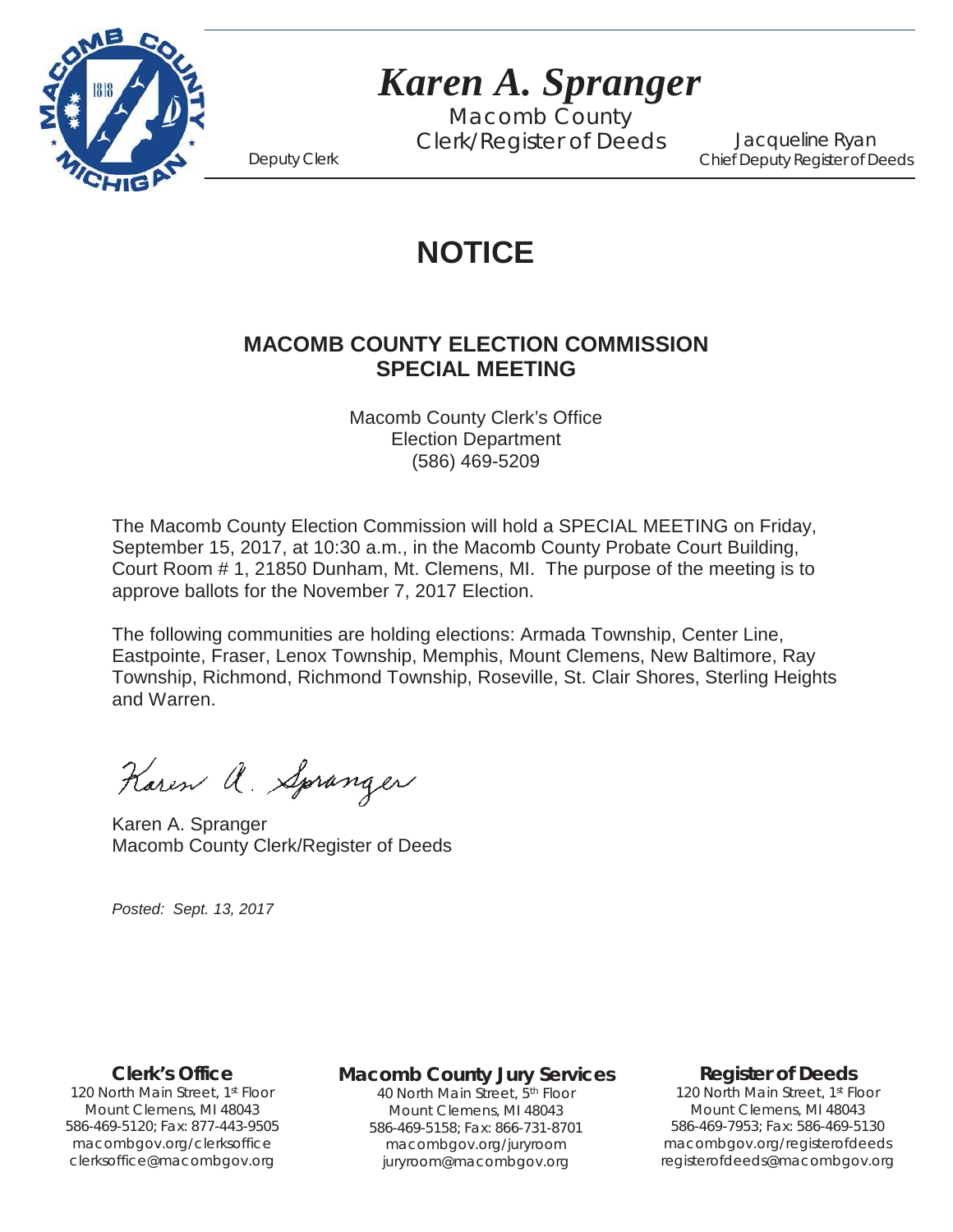## **MACOMB COUNTY ELECTION COMMISSION SPECIAL MEETING September 7, 2017**

#### **UNOFFICIAL MINUTES**

The Macomb County Election Commission met on Thursday, September 7, 2017, in the Macomb County Probate Court, 21850 Dunham, Mount Clemens.

| Present: | Judge Kathryn George - Senior Probate Judge<br>Karen A. Spranger - County Clerk<br>Joe Biondo – Deputy County Treasurer |
|----------|-------------------------------------------------------------------------------------------------------------------------|
| Excused: | Larry Rocca - County Treasurer                                                                                          |

 Also Present: Roger Cardamone – Election Department Frank Krycia – Office of Corporation Counsel Michael Grix – Election Department

#### **CALL TO ORDER**

Judge Kathryn George called the meeting to order at 10:53 a.m. A motion to appoint Joe Biondo was made by Judge Kathryn George; seconded by Karen Spranger. The motion carried.

#### **ADOPTION OF AGENDA**

A motion to adopt the agenda was made by Karen Spranger; seconded by Joe Biondo. The motion carried.

#### **PUBLIC PARTICIPATION**

None.

#### **APPROVAL OF MINUTES**

A motion to approve the minutes from the August 17, 2017 Election Commission meeting was made by Karen Spranger; seconded by Joe Biondo. The motion carried.

#### **JUDGE CLARITY AND FACTUALITY ON SUBMITTED PETITIONS**

**Petition 1:** Ray Wojciechowski spoke. (34950 Hidden Pine, Apt. 320, Fraser, MI 48026) Thomas LaDuke spoke. (16436 Clarkson, Fraser, MI 48026) Tom Ryan spoke. (2055 Orchard Lake Road, Sylvan Lake, MI 48320) Thomas LaDuke spoke. (16436 Clarkson, Fraser, MI 48026) Ray Wojciechowski spoke. (34950 Hidden Pine, Apt. 320, Fraser, MI 48026)

> Judge George, Joe Biondo and Karen Spranger voted to approve the petition. By a 3-0 vote, the petition was approved.

**Petition 2:** Thomas LaDuke spoke. (16436 Clarkson, Fraser, MI 48026) Tom Ryan spoke. (2055 Orchard Lake Road, Sylvan Lake, MI 48320)

> Judge George and Joe Biondo voted to approve the petition. Karen Spranger voted to reject the petition. By a 2-1 vote, the petition was approved.

**Petition 3:** Thomas LaDuke spoke. (16436 Clarkson, Fraser, MI 48026) Tom Ryan spoke. (2055 Orchard Lake Road, Sylvan Lake, MI 48320) Nancy Berube spoke. (31245 Kelly, Fraser, MI 48026) Charisse Radhs spoke. (20689 Piedmont, Clinton Twp, MI 48036)

> Judge George, Joe Biondo and Karen Spranger voted to approve the petition. By a 3-0 vote, the petition was approved.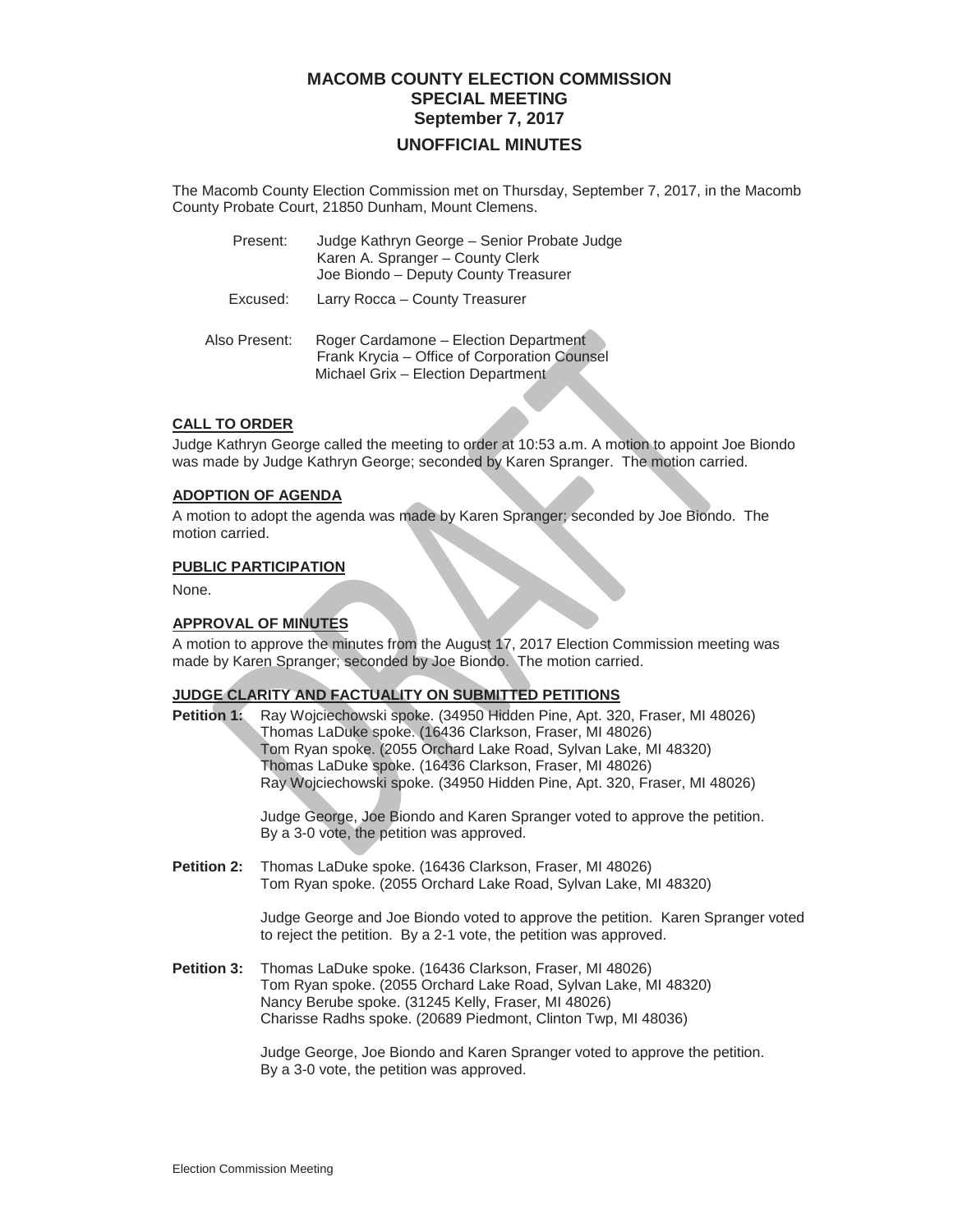September 7, 2017 Page 2

**Petition 4:** Thomas LaDuke spoke. (16436 Clarkson, Fraser, MI 48026) Tom Ryan spoke. (2055 Orchard Lake Road, Sylvan Lake, MI 48320)

> Judge George, Joe Biondo and Karen Spranger voted to reject the petition. By a 3-0 vote, the petition was rejected.

**Petition 5:** Thomas LaDuke spoke. (16436 Clarkson, Fraser, MI 48026) Tom Ryan spoke. (2055 Orchard Lake Road, Sylvan Lake, MI 48320) Thomas LaDuke spoke. (16436 Clarkson, Fraser, MI 48026) Tom Ryan spoke. (2055 Orchard Lake Road, Sylvan Lake, MI 48320)

> Judge George, Joe Biondo and Karen Spranger voted to reject the petition. By a 3-0 vote, the petition was rejected.

**Petition 6:** Thomas LaDuke spoke. (16436 Clarkson, Fraser, MI 48026) Tom Ryan spoke. (2055 Orchard Lake Road, Sylvan Lake, MI 48320) Tom McCoy spoke. (34095 Vista Way, Fraser, MI 48026)

> Judge George, Joe Biondo and Karen Spranger voted to approve the petition. By a 3-0 vote, the petition was approved.

Judge George called for recess at 11:40 a.m.

Judge George resumed the meeting at 11:49 a.m.

#### **PRECINCT CONSOLIDATION**

*Approve November 7, 2017 Precinct Consolidation and Polling Location for Berlin Township, Precinct 1 (Berlin Township and Riley Township portions of Armada Area Schools).*

A motion to approve Resolution 1-17 was made by Karen Spranger; seconded by Joe Biondo. The motion carried.

#### **PRECINCT CONSOLIDATION**

*Approve November 7, 2017 Precinct Consolidation and Polling Location for Armada Township, Precinct 2 (Armada Township and Bruce Township portions of Armada Area Schools).*

A motion to approve Resolution 2-17 was made by Judge George; seconded by Karen Spranger. The motion carried.

#### **UNFINISHED BUSINESS**

At the Election Commission's request, Frank Krycia spoke regarding bylaws and procedures for the Commission. The Election Commission asked him to contact Wayne County and Oakland County regarding bylaws and procedures used by their Election Commissions.

#### **NEW BUSINESS**

None.

#### **PUBLIC PARTICIPATION**

None.

#### **ADJOURNMENT**

At 12:07 p.m. Karen Spranger made a motion to adjourn the meeting; seconded by Joe Biondo. The motion carried.

Karen A. Spranger Macomb County Clerk/Register of Deeds

\_\_\_\_\_\_\_\_\_\_\_\_\_\_\_\_\_\_\_\_\_\_\_\_\_\_\_\_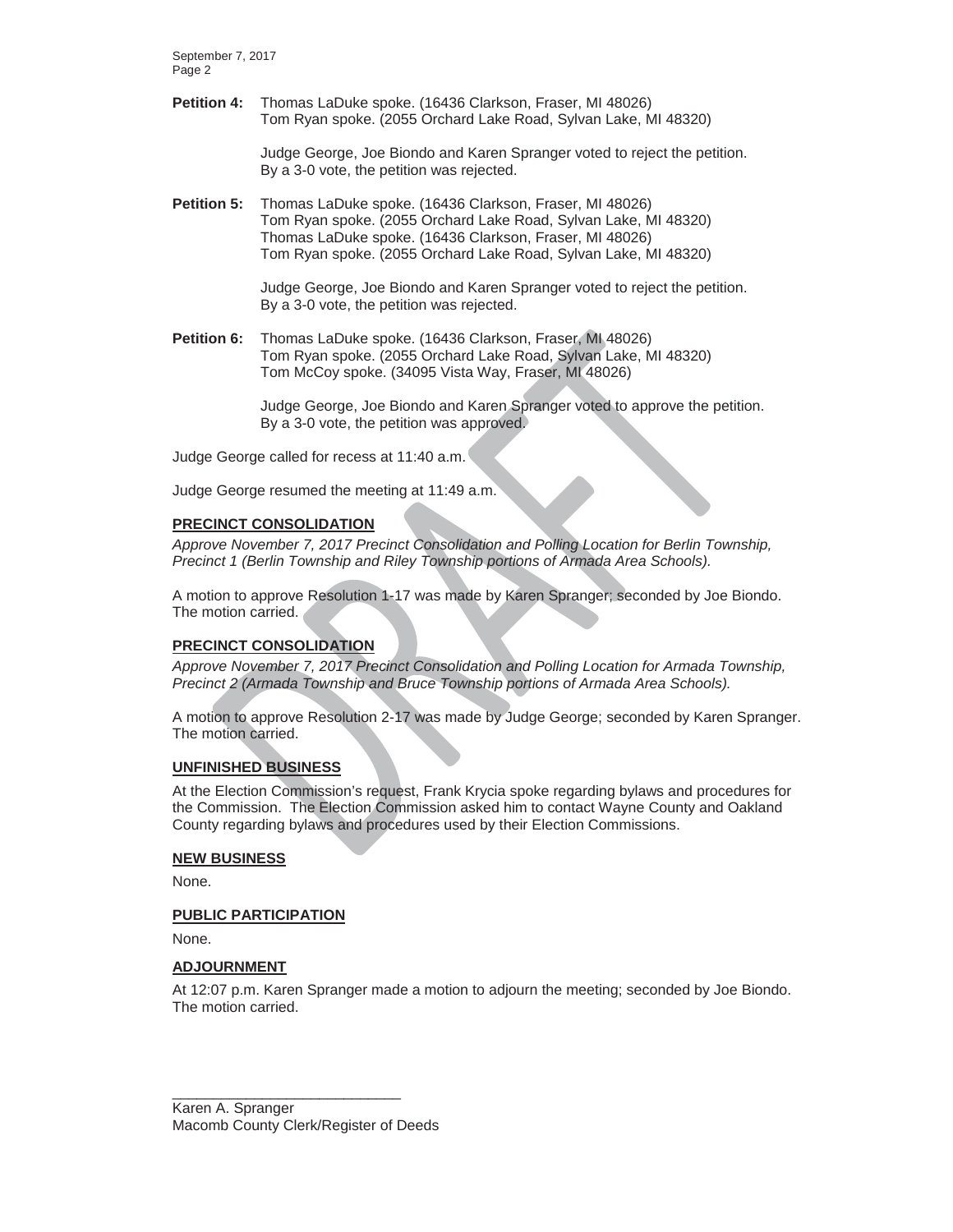| г |     |                                            |                    |                                                                                                                                                                                                                                                                                                                                                                                                                                                                                                                                                                                                                 |                        |  |
|---|-----|--------------------------------------------|--------------------|-----------------------------------------------------------------------------------------------------------------------------------------------------------------------------------------------------------------------------------------------------------------------------------------------------------------------------------------------------------------------------------------------------------------------------------------------------------------------------------------------------------------------------------------------------------------------------------------------------------------|------------------------|--|
|   |     |                                            |                    | <b>OFFICIAL BALLOT</b>                                                                                                                                                                                                                                                                                                                                                                                                                                                                                                                                                                                          |                        |  |
|   |     |                                            |                    | <b>City General Election</b><br>Tuesday, November 7, 2017<br>Macomb County, Michigan<br>Center Line City, Precinct 1                                                                                                                                                                                                                                                                                                                                                                                                                                                                                            |                        |  |
|   |     | <b>NONPARTISAN SECTION</b>                 |                    | <b>PROPOSAL SECTION</b>                                                                                                                                                                                                                                                                                                                                                                                                                                                                                                                                                                                         |                        |  |
|   | 121 | <b>CITY</b>                                |                    | <b>LOCAL SCHOOL DISTRICT</b>                                                                                                                                                                                                                                                                                                                                                                                                                                                                                                                                                                                    |                        |  |
|   |     | <b>MAYOR</b><br>Vote for not more than 1   |                    | <b>CENTER LINE PUBLIC SCHOOL</b><br><b>COUNTY OF MACOMB</b><br><b>STATE OF MICHIGAN</b>                                                                                                                                                                                                                                                                                                                                                                                                                                                                                                                         |                        |  |
|   |     | Robert Binson $\heartsuit$                 |                    | <b>SCHOOL IMPROVEM</b> NT P                                                                                                                                                                                                                                                                                                                                                                                                                                                                                                                                                                                     |                        |  |
|   |     | William Sherman $\circ$                    |                    | <b>PROPOSITION</b>                                                                                                                                                                                                                                                                                                                                                                                                                                                                                                                                                                                              |                        |  |
|   |     |                                            | $\circ$            | Shall the Center Line Public Schools, County of<br>Macomb, State of Michigan, borrow the sum of<br>not to exceed Fifty Three Million Nine Hundre                                                                                                                                                                                                                                                                                                                                                                                                                                                                |                        |  |
|   |     | <b>COUNCIL</b><br>Vote for not more than 2 |                    | Fifty Thousand (\$53,950,000) Dollars and<br>issue its general obligation unlimited tax bonds<br>in one or more series, for the purpose of<br>paying for the cost of the following projects:                                                                                                                                                                                                                                                                                                                                                                                                                    |                        |  |
|   |     | Mary Frances Hafner $\heartsuit$           |                    | • Construction of a new elementary school<br>building and additions to existing school                                                                                                                                                                                                                                                                                                                                                                                                                                                                                                                          |                        |  |
|   | 40  | Peter Harenski O                           |                    | buildings;                                                                                                                                                                                                                                                                                                                                                                                                                                                                                                                                                                                                      |                        |  |
|   | 41  | Richard Moeller $\circ$                    |                    | · Remodeling, equipping, re-equipping,<br>furnishing, re-furnishing school buildings<br>and other facilities to enhance safety and                                                                                                                                                                                                                                                                                                                                                                                                                                                                              |                        |  |
|   | 42  | Mary Ann Zielinski $\circ$                 |                    | security and for other purposes;                                                                                                                                                                                                                                                                                                                                                                                                                                                                                                                                                                                |                        |  |
|   | 43  |                                            | $\circ$<br>$\circ$ | Acquiring and installing technology<br>equipment and technology infrastructure<br>in school buildings and other facilities; and                                                                                                                                                                                                                                                                                                                                                                                                                                                                                 |                        |  |
|   |     |                                            |                    | • Preparing, developing and improving sites<br>at school buildings and other facilities and<br>the purchase of school buses?                                                                                                                                                                                                                                                                                                                                                                                                                                                                                    |                        |  |
|   |     |                                            |                    | The maximum number of years any series of<br>bonds may be outstanding, exclusive of<br>refunding, is not more than 25 years; the<br>estimated millage that will be levied to pay the<br>proposed bonds in the first year is 4.90 mills<br>(which is equal to \$4.90 per \$1,000 of taxable<br>value); and the estimated simple average<br>annual millage that will be required to retire<br>each series of bonds is 8.10 mills annually<br>(\$8.10 per \$1,000 of taxable value).                                                                                                                               |                        |  |
|   | Ш   |                                            |                    | If approved by the voters, the repayment of the<br>bonds will be guaranteed by the State under<br>the School Bond Qualification and Loan<br>Program (the "Program"). The School District<br>currently has \$6,030,000 of qualified bonds<br>outstanding and approximately \$0 of qualified<br>loans outstanding under the Program. The<br>School District does not expect to borrow from<br>the Program to pay debt service on these<br>bonds. The estimated computed millage rate<br>required to be levied to pay the proposed<br>bonds may change in the future based on<br>changes in certain circumstances. |                        |  |
|   |     |                                            |                    | (Pursuant to State law, expenditure of bond<br>proceeds must be audited, and the proceeds<br>cannot be used for teacher, administrator or<br>employee salaries, repair or maintenance costs<br>or other operating expenses.)                                                                                                                                                                                                                                                                                                                                                                                    |                        |  |
|   |     |                                            |                    | YES $\circ$                                                                                                                                                                                                                                                                                                                                                                                                                                                                                                                                                                                                     |                        |  |
|   |     |                                            |                    | $NO$ $\circ$                                                                                                                                                                                                                                                                                                                                                                                                                                                                                                                                                                                                    |                        |  |
|   |     |                                            |                    |                                                                                                                                                                                                                                                                                                                                                                                                                                                                                                                                                                                                                 |                        |  |
|   |     |                                            |                    |                                                                                                                                                                                                                                                                                                                                                                                                                                                                                                                                                                                                                 |                        |  |
|   |     |                                            |                    |                                                                                                                                                                                                                                                                                                                                                                                                                                                                                                                                                                                                                 |                        |  |
|   |     |                                            |                    |                                                                                                                                                                                                                                                                                                                                                                                                                                                                                                                                                                                                                 | Typ:01 Seq:0001 Spl:01 |  |
|   |     |                                            |                    |                                                                                                                                                                                                                                                                                                                                                                                                                                                                                                                                                                                                                 |                        |  |

 $\overline{\mathsf{L}}$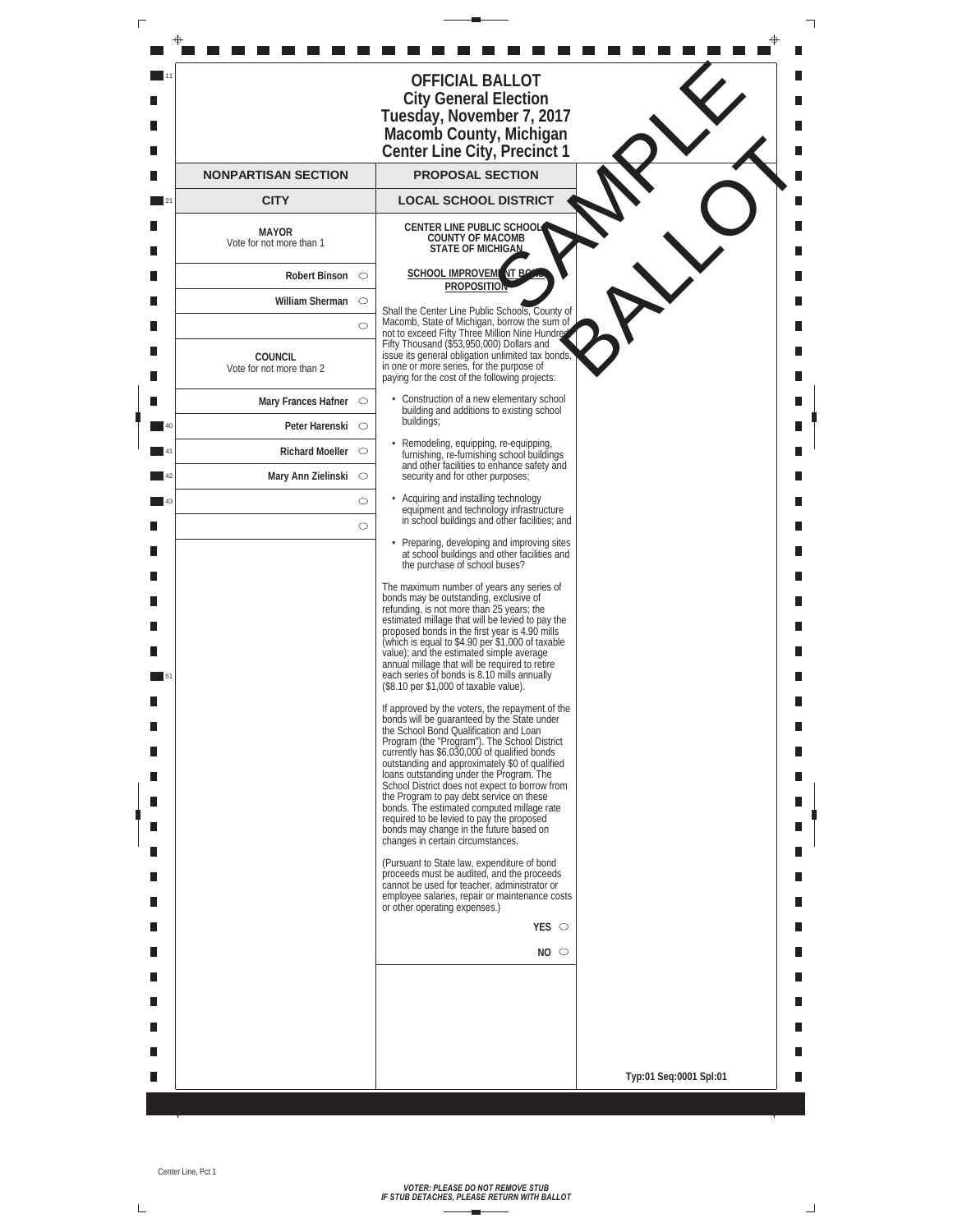| 111<br>- 1<br>OFFICIAL BALLOT<br>City General Election<br>Tuesday, November 7, 2017<br>Macomb County, Michigan<br>Eastpointe City, Precinct 1<br>п<br>П<br>Ш<br>п<br><b>NONPARTISAN SECTION</b><br>п<br>Ш<br><b>CITY</b><br>$\blacksquare$ 21<br>Ш<br>COUNCIL<br>Vote for not more than 2<br>п<br>Cardi DeMonaco Jr. $\circ$<br>П<br>Clarence Duren $\circ$<br>П<br>R. J. Johnson $\circ$<br>П<br>Ш<br>$\blacksquare$<br>Monique Owens $\circ$<br>Ш<br>Edward Williams $\circ$<br>П<br>П<br>$\circ$<br>$\circ$<br>40<br>COUNCIL<br>Partial Term Ending 11/11/2019<br>Vote for not more than 1<br>41<br>$\blacksquare$ 42<br>Tonia Gladney $\circ$<br>П<br>Michael Klinefelt $\circ$<br>44<br>П<br>$\circ$<br>Ш<br>п<br>П<br>п<br>П<br>Ш<br>Ш<br>52<br>П<br>П<br>п<br>Ш<br>П<br>П<br>п<br>П<br>$\overline{\phantom{a}}$<br>Ш<br>П<br>П<br>П<br>П<br>Ш<br>П<br>Ш<br>П<br>Ш<br>П<br>Ш<br>Typ:01 Seq:0006 Spl:01<br>П<br>Ш | $\Gamma$ |  |  | ┑ |
|------------------------------------------------------------------------------------------------------------------------------------------------------------------------------------------------------------------------------------------------------------------------------------------------------------------------------------------------------------------------------------------------------------------------------------------------------------------------------------------------------------------------------------------------------------------------------------------------------------------------------------------------------------------------------------------------------------------------------------------------------------------------------------------------------------------------------------------------------------------------------------------------------------------------|----------|--|--|---|
|                                                                                                                                                                                                                                                                                                                                                                                                                                                                                                                                                                                                                                                                                                                                                                                                                                                                                                                        |          |  |  |   |
|                                                                                                                                                                                                                                                                                                                                                                                                                                                                                                                                                                                                                                                                                                                                                                                                                                                                                                                        |          |  |  |   |
|                                                                                                                                                                                                                                                                                                                                                                                                                                                                                                                                                                                                                                                                                                                                                                                                                                                                                                                        |          |  |  |   |
|                                                                                                                                                                                                                                                                                                                                                                                                                                                                                                                                                                                                                                                                                                                                                                                                                                                                                                                        |          |  |  |   |
|                                                                                                                                                                                                                                                                                                                                                                                                                                                                                                                                                                                                                                                                                                                                                                                                                                                                                                                        |          |  |  |   |
|                                                                                                                                                                                                                                                                                                                                                                                                                                                                                                                                                                                                                                                                                                                                                                                                                                                                                                                        |          |  |  |   |
|                                                                                                                                                                                                                                                                                                                                                                                                                                                                                                                                                                                                                                                                                                                                                                                                                                                                                                                        |          |  |  |   |
|                                                                                                                                                                                                                                                                                                                                                                                                                                                                                                                                                                                                                                                                                                                                                                                                                                                                                                                        |          |  |  |   |
|                                                                                                                                                                                                                                                                                                                                                                                                                                                                                                                                                                                                                                                                                                                                                                                                                                                                                                                        |          |  |  |   |
|                                                                                                                                                                                                                                                                                                                                                                                                                                                                                                                                                                                                                                                                                                                                                                                                                                                                                                                        |          |  |  |   |
|                                                                                                                                                                                                                                                                                                                                                                                                                                                                                                                                                                                                                                                                                                                                                                                                                                                                                                                        |          |  |  |   |
|                                                                                                                                                                                                                                                                                                                                                                                                                                                                                                                                                                                                                                                                                                                                                                                                                                                                                                                        |          |  |  |   |
|                                                                                                                                                                                                                                                                                                                                                                                                                                                                                                                                                                                                                                                                                                                                                                                                                                                                                                                        |          |  |  |   |
|                                                                                                                                                                                                                                                                                                                                                                                                                                                                                                                                                                                                                                                                                                                                                                                                                                                                                                                        |          |  |  |   |
|                                                                                                                                                                                                                                                                                                                                                                                                                                                                                                                                                                                                                                                                                                                                                                                                                                                                                                                        |          |  |  |   |
|                                                                                                                                                                                                                                                                                                                                                                                                                                                                                                                                                                                                                                                                                                                                                                                                                                                                                                                        |          |  |  |   |
|                                                                                                                                                                                                                                                                                                                                                                                                                                                                                                                                                                                                                                                                                                                                                                                                                                                                                                                        |          |  |  |   |
|                                                                                                                                                                                                                                                                                                                                                                                                                                                                                                                                                                                                                                                                                                                                                                                                                                                                                                                        |          |  |  |   |

 $\bar{L}$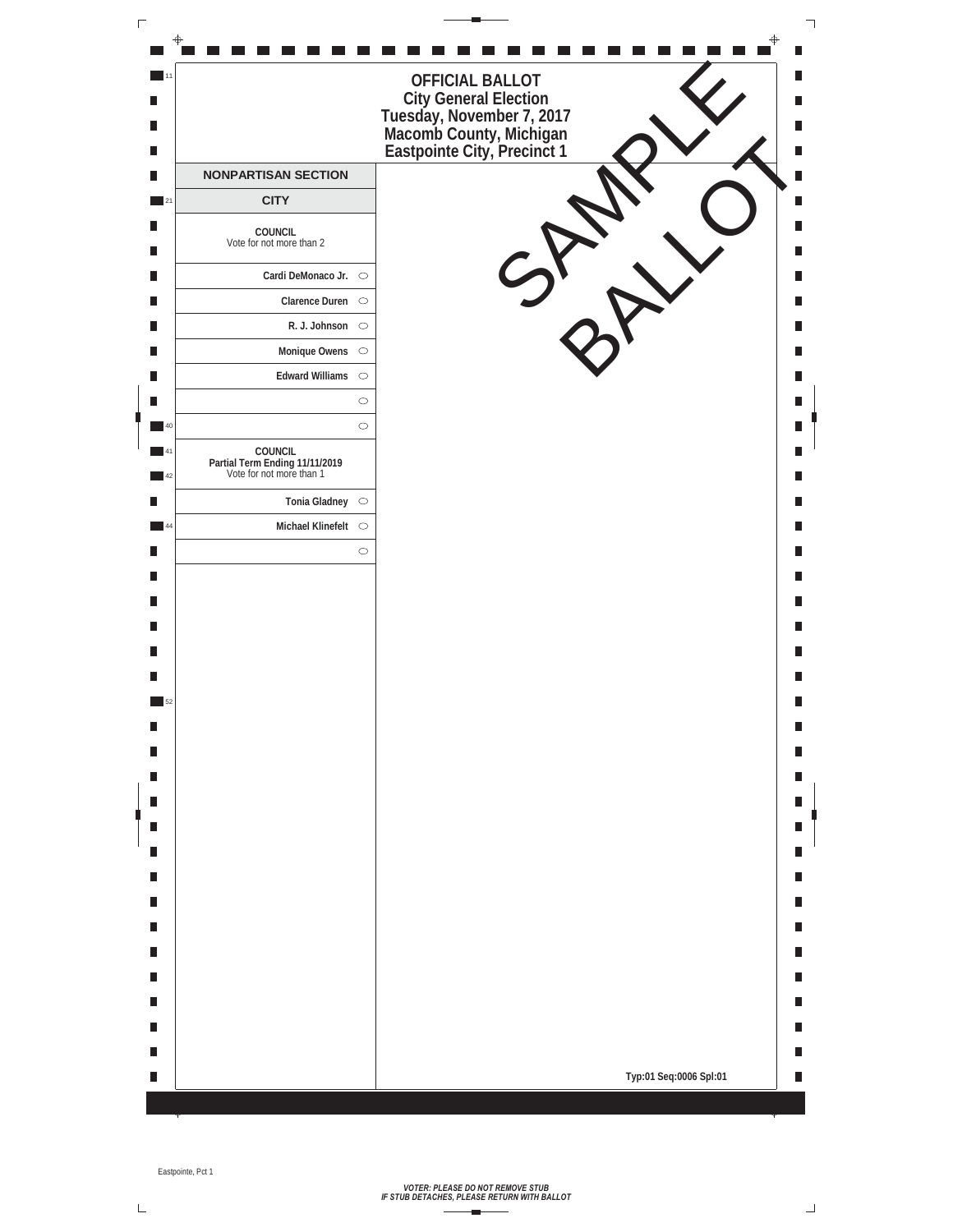|                   |                                                                          | <b>OFFICIAL BALLOT</b><br><b>City General Election</b><br>Tuesday, November 7, 2017<br>Macomb County, Michigan<br>Fraser City, Precinct 1      |                        |  |
|-------------------|--------------------------------------------------------------------------|------------------------------------------------------------------------------------------------------------------------------------------------|------------------------|--|
|                   | <b>NONPARTISAN SECTION</b>                                               | <b>PROPOSAL SECTION</b>                                                                                                                        |                        |  |
| $\frac{1}{21}$    | <b>CITY</b>                                                              | <b>CITY</b>                                                                                                                                    |                        |  |
|                   | <b>COUNCIL</b><br>Vote for not more than 3                               | Department of Public Safety Protecto<br>Proposition                                                                                            |                        |  |
|                   | Aaron Hanke $\circ$                                                      | The City of Fraser City Council approved a<br>of two (2.0) mills levied July                                                                   |                        |  |
|                   |                                                                          | City of Fraser increase its curves opecial<br>assessment levy under the provisions of<br>Michigan Public Act 33 of 1951, for the purpose       |                        |  |
|                   | Suzanne Kalka $\circ$                                                    | of raising money by special assessment for<br>furnishing Department of Public Safety                                                           |                        |  |
|                   | Michael Lesich $\circ$                                                   | protection, including purchasing and housing<br>equipment, and for operation of both, an<br>additional three (3.0) mills to be levied upon     |                        |  |
|                   | David Winowiecki $\circ$                                                 | each parcel of real property subject to<br>assessment in an annual amount of an                                                                |                        |  |
|                   | $\circ$                                                                  | additional (\$3.00) dollars per one thousand<br>(\$1,000.00) dollars of taxable value which is<br>estimated to raise approximately \$1,140,000 |                        |  |
| 40                | $\circlearrowright$                                                      | when levied on December 31, 2017?                                                                                                              |                        |  |
| 41                | $\circ$                                                                  | YES $\circ$                                                                                                                                    |                        |  |
| 42                | <b>LIBRARY BOARD DIRECTOR</b><br>6 Year Term<br>Vote for not more than 2 | NO <sub>o</sub>                                                                                                                                |                        |  |
|                   | Michael Wettstein $\circ$                                                |                                                                                                                                                |                        |  |
|                   | $\circ$                                                                  |                                                                                                                                                |                        |  |
|                   | $\circ$                                                                  |                                                                                                                                                |                        |  |
| $\blacksquare$ 47 | <b>LIBRARY BOARD DIRECTOR</b><br>4 Year Term<br>Vote for not more than 2 |                                                                                                                                                |                        |  |
|                   | Kathryn Parrott ○                                                        |                                                                                                                                                |                        |  |
|                   | $\circ$                                                                  |                                                                                                                                                |                        |  |
|                   | $\circ$                                                                  |                                                                                                                                                |                        |  |
| 54                | <b>LIBRARY BOARD DIRECTOR</b><br>2 Year Term<br>Vote for not more than 2 |                                                                                                                                                |                        |  |
|                   | Tina Bullis $\circ$                                                      |                                                                                                                                                |                        |  |
|                   | Dana K. Usndek $\circ$                                                   |                                                                                                                                                |                        |  |
|                   | $\circ$                                                                  |                                                                                                                                                |                        |  |
|                   | $\circ$                                                                  |                                                                                                                                                |                        |  |
|                   |                                                                          |                                                                                                                                                |                        |  |
|                   |                                                                          |                                                                                                                                                |                        |  |
|                   |                                                                          |                                                                                                                                                |                        |  |
|                   |                                                                          |                                                                                                                                                |                        |  |
|                   |                                                                          |                                                                                                                                                |                        |  |
|                   |                                                                          |                                                                                                                                                |                        |  |
|                   |                                                                          |                                                                                                                                                |                        |  |
|                   |                                                                          |                                                                                                                                                | Typ:01 Seq:0020 Spl:01 |  |

 $\overline{\mathsf{L}}$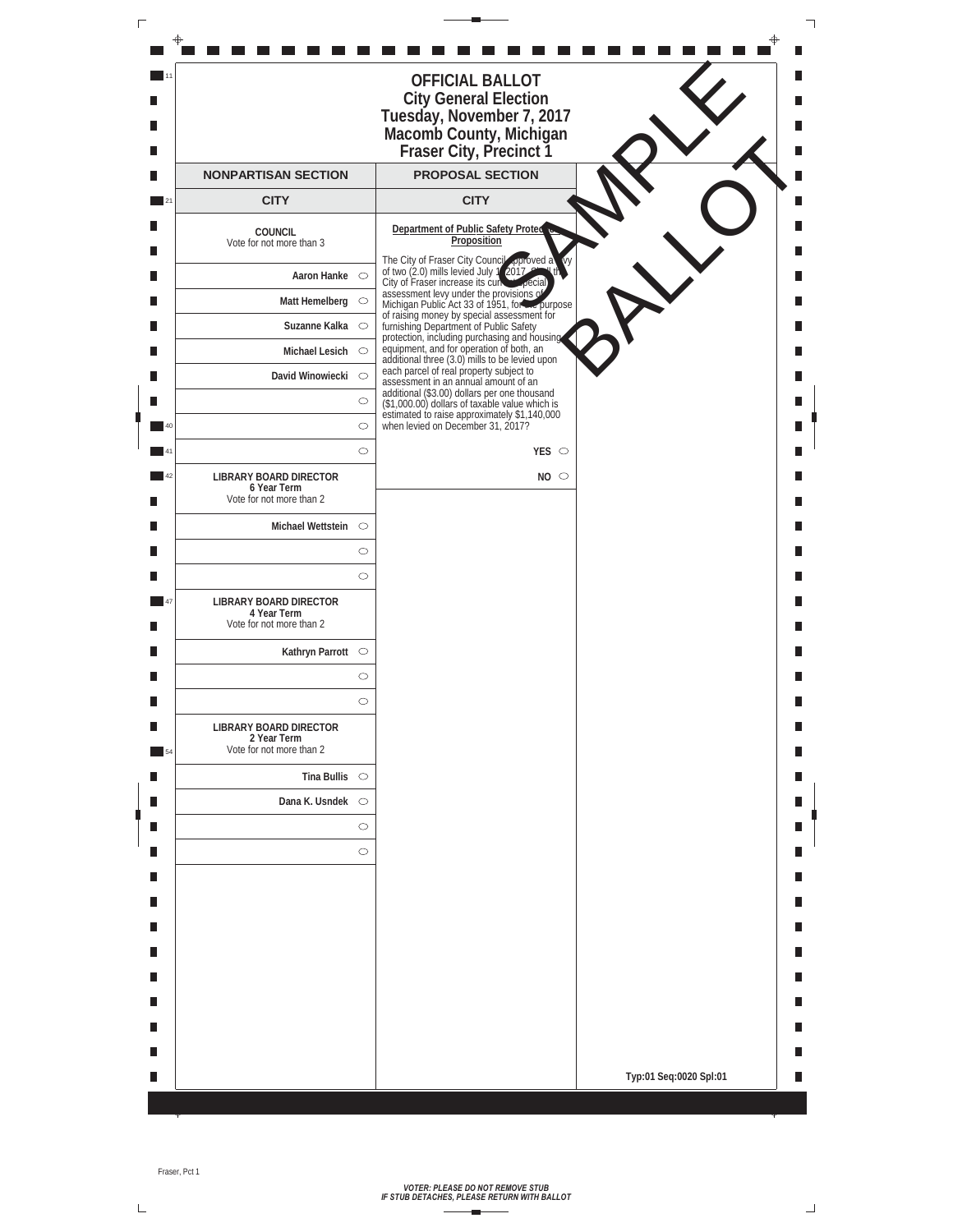

 $\Box$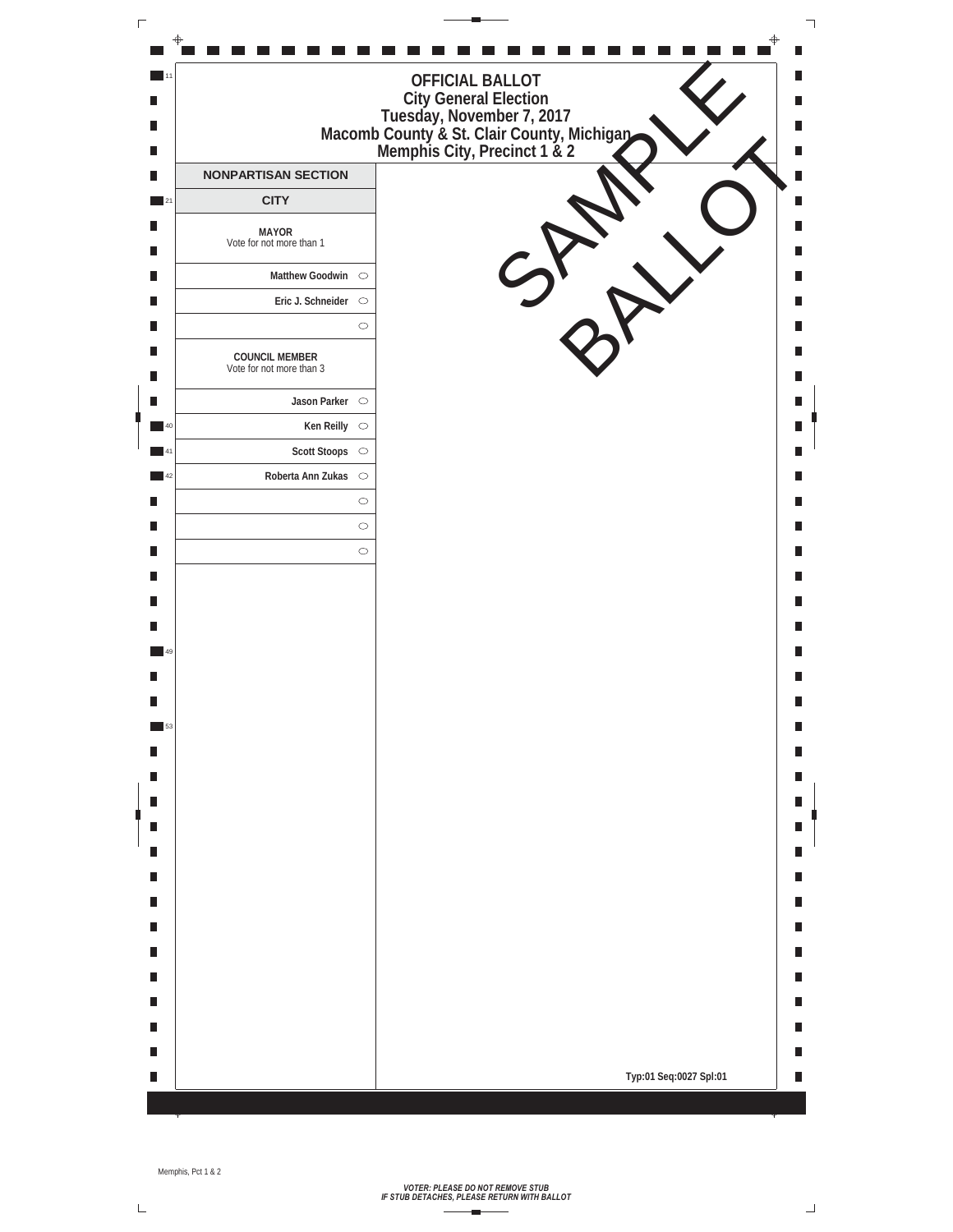

 $\Box$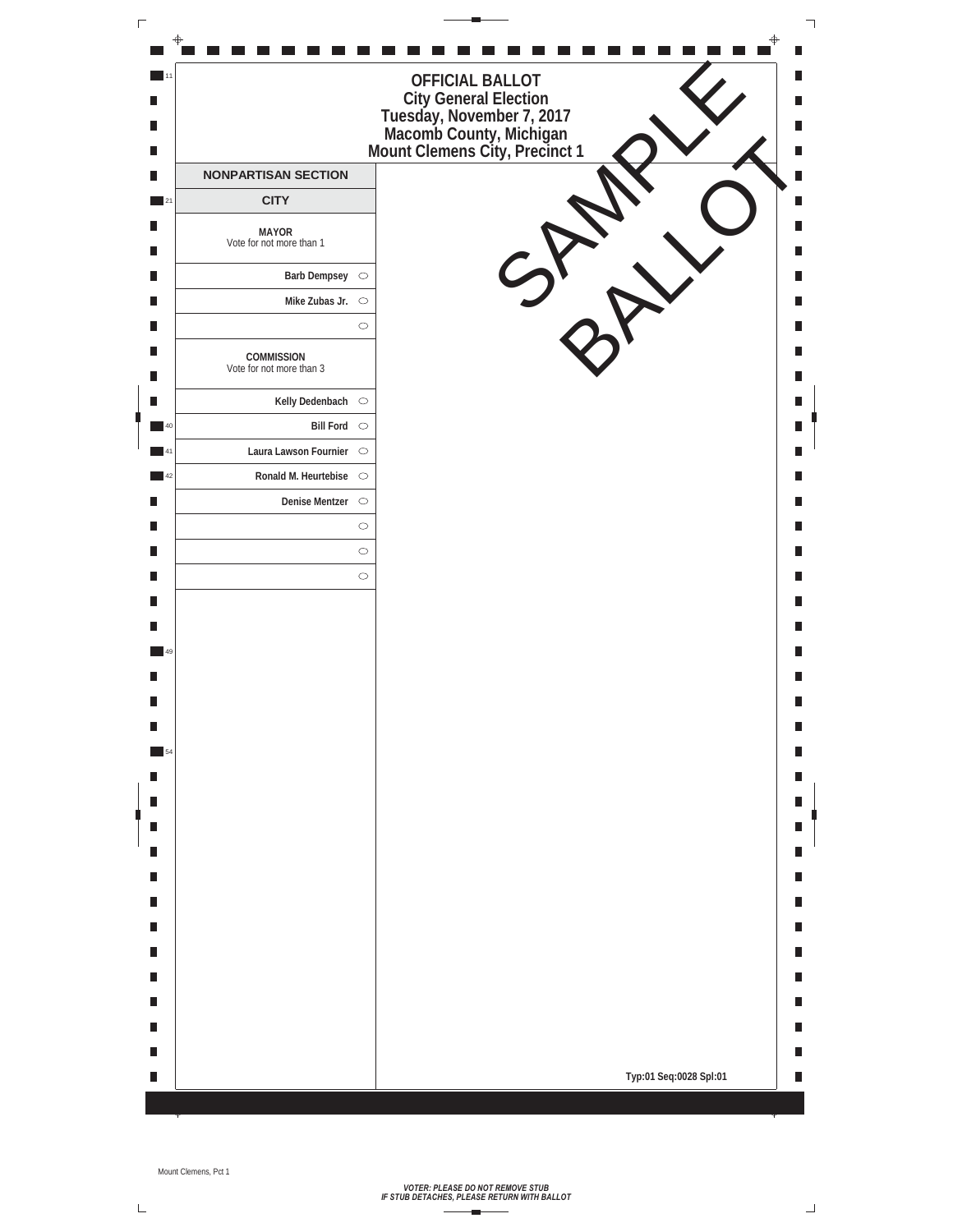| $\Gamma$                    |                                          |                                                                                                                                           | ┑                      |
|-----------------------------|------------------------------------------|-------------------------------------------------------------------------------------------------------------------------------------------|------------------------|
| $-11$<br>П<br>Ш<br>Ш        |                                          | <b>OFFICIAL BALLOT</b><br>City General Election<br>Tuesday, November 7, 2017<br>Macomb County, Michigan<br>New Baltimore City, Precinct 1 | a l<br>П               |
| П                           | <b>NONPARTISAN SECTION</b>               |                                                                                                                                           | ×                      |
| $\overline{\phantom{0}}$ 21 | <b>CITY</b>                              |                                                                                                                                           |                        |
| Ш<br>Ш                      | <b>MAYOR</b><br>Vote for not more than 1 |                                                                                                                                           |                        |
| П                           | Kenneth Butler $\circ$                   |                                                                                                                                           |                        |
| П                           | John W. Dupray $\circ$                   |                                                                                                                                           |                        |
| Ш                           |                                          | $\circ$                                                                                                                                   |                        |
| П<br>П                      | CLERK<br>Vote for not more than 1        |                                                                                                                                           | <b>Service Service</b> |
| П                           | Marcella Shinska O                       |                                                                                                                                           |                        |
| 40                          |                                          | $\circ$                                                                                                                                   |                        |
| $-41$<br>П                  | TREASURER<br>Vote for not more than 1    |                                                                                                                                           |                        |
| 43                          | Jeanne Bade $\circ$                      |                                                                                                                                           |                        |
| П                           |                                          | $\circ$                                                                                                                                   |                        |
| $\blacksquare$ 45<br>Ш      | COUNCIL<br>Vote for not more than 3      |                                                                                                                                           | - 1                    |
| Ш                           | Susan Burkhardt $\circ$                  |                                                                                                                                           |                        |
| П                           | Ryan Covert $\heartsuit$                 |                                                                                                                                           | Ш                      |
| П                           | David D. Duffy $\circ$                   |                                                                                                                                           |                        |
| Ш                           | Eric Haydamack $\circ$                   |                                                                                                                                           |                        |
| 52                          | Karl Rutledge $\circ$                    |                                                                                                                                           |                        |
| П<br>П                      | Carl Weinreich $\circ$                   | $\circ$                                                                                                                                   | Ш                      |
| П                           |                                          | $\circ$                                                                                                                                   |                        |
| Ш                           |                                          | $\circ$                                                                                                                                   |                        |
| П                           |                                          |                                                                                                                                           |                        |
|                             |                                          |                                                                                                                                           |                        |
| п                           |                                          |                                                                                                                                           |                        |
| П                           |                                          |                                                                                                                                           | Н                      |
| Ш                           |                                          |                                                                                                                                           |                        |
| Ш                           |                                          |                                                                                                                                           | п                      |
| Ш                           |                                          |                                                                                                                                           |                        |
| Ш<br>Ш                      |                                          |                                                                                                                                           | Н<br>H                 |
| П                           |                                          |                                                                                                                                           |                        |
| Ш                           |                                          | Typ:01 Seq:0034 Spl:01                                                                                                                    | Ш                      |
|                             |                                          |                                                                                                                                           |                        |

 $\overline{\mathsf{L}}$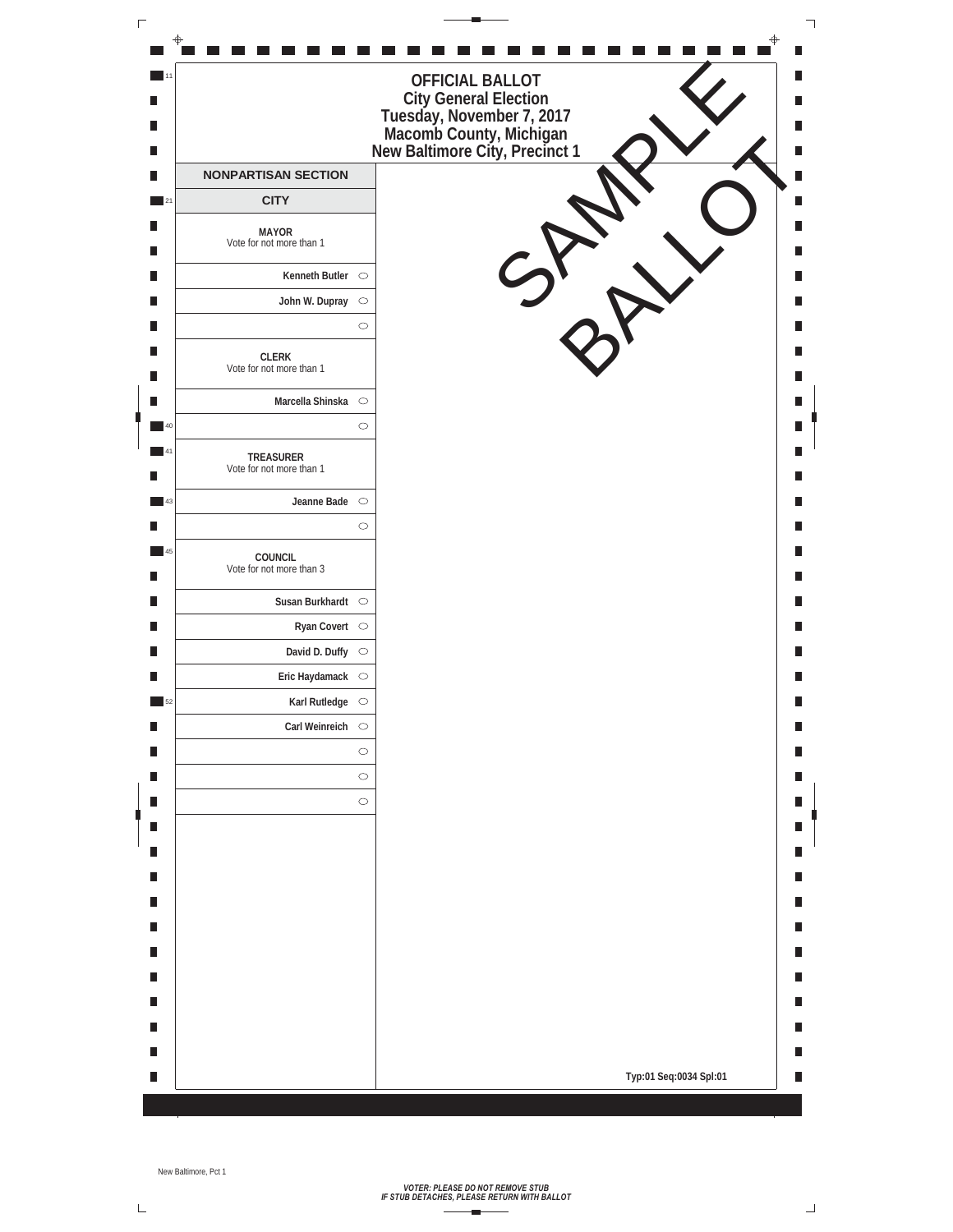

 $\sqcup$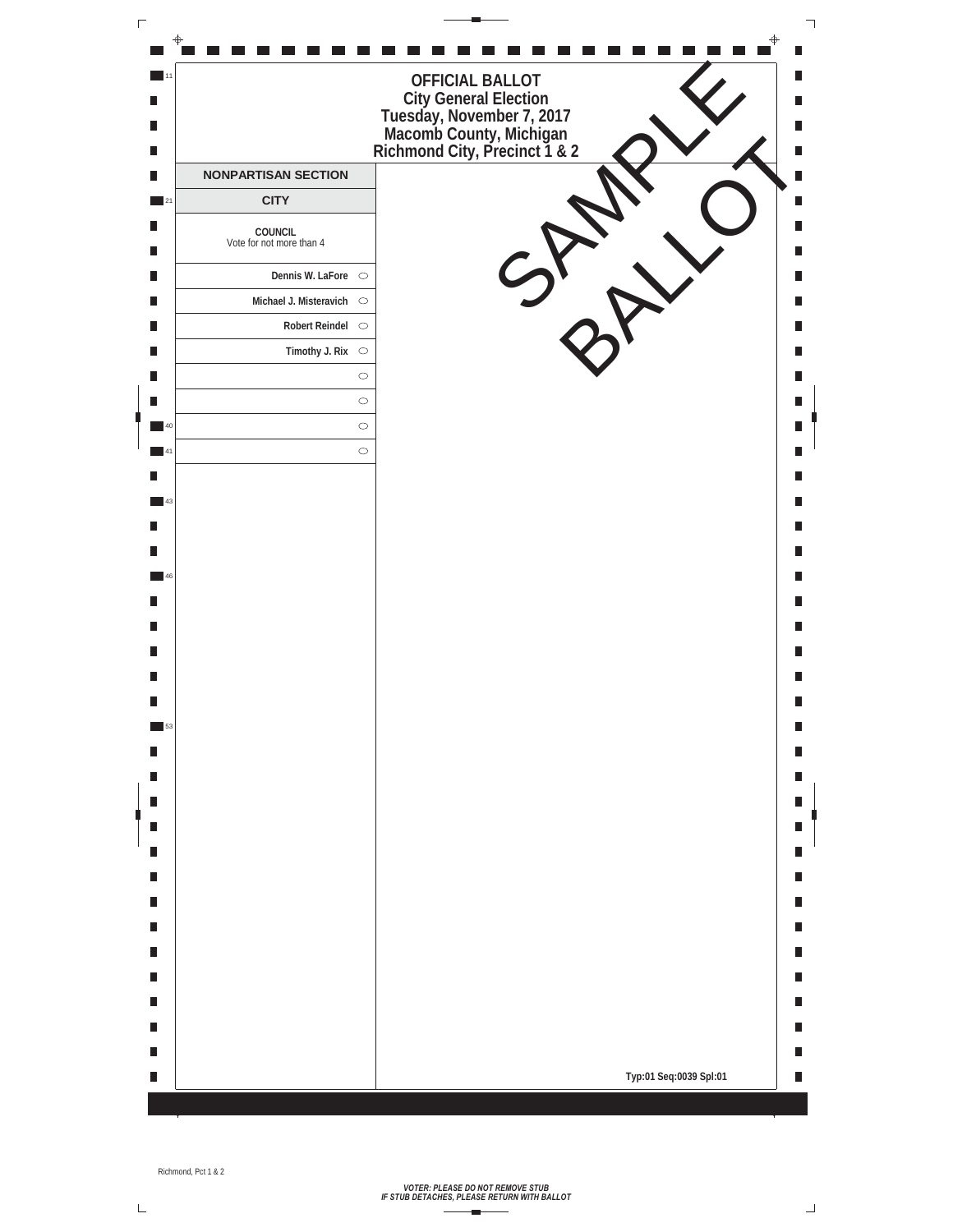| $\Gamma$                    |                                          |                                                                                                                  |
|-----------------------------|------------------------------------------|------------------------------------------------------------------------------------------------------------------|
|                             |                                          | OFFICIAL BALLOT                                                                                                  |
| Ш<br>П<br>П                 |                                          | City General Election<br>Tuesday, November 7, 2017<br>Macomb County, Michigan<br>Roseville City, Precinct 1<br>П |
| Ш                           | <b>NONPARTISAN SECTION</b>               |                                                                                                                  |
| $\overline{\phantom{0}}$ 21 | <b>CITY</b>                              |                                                                                                                  |
| п<br>П                      | <b>MAYOR</b><br>Vote for not more than 1 |                                                                                                                  |
| П                           | Kristin Hoff $\circ$                     |                                                                                                                  |
| П                           | Robert R. Taylor ○                       |                                                                                                                  |
| П                           | $\circ$                                  |                                                                                                                  |
| П<br>П                      | CLERK<br>Vote for not more than 1        | I.                                                                                                               |
| П                           | Richard M. Steenland $\bigcirc$          |                                                                                                                  |
| 40                          | $\circlearrowright$                      |                                                                                                                  |
| $-41$<br>П                  | TREASURER<br>Vote for not more than 1    |                                                                                                                  |
| 43                          | Michael Switalski O                      |                                                                                                                  |
| П                           | $\circ$                                  |                                                                                                                  |
| Ш<br>46                     | COUNCIL<br>Vote for not more than 3      | Ш                                                                                                                |
| П                           | Jan Haggerty $\circ$                     |                                                                                                                  |
| П                           | Dee Bowman Lindroth O                    | Ш                                                                                                                |
| П                           | Bryan Shishakly O                        |                                                                                                                  |
| П                           | Bill Shoemaker O                         |                                                                                                                  |
| П                           | Steven Wietecha $\circ$                  |                                                                                                                  |
| П                           | $\circlearrowright$                      |                                                                                                                  |
| 54                          | $\circ$                                  |                                                                                                                  |
| П                           | $\circ$                                  |                                                                                                                  |
| П                           |                                          |                                                                                                                  |
| П                           |                                          |                                                                                                                  |
| П                           |                                          |                                                                                                                  |
| П                           |                                          |                                                                                                                  |
| П<br>П                      |                                          | П                                                                                                                |
| П                           |                                          |                                                                                                                  |
| П                           |                                          | Ш                                                                                                                |
| П                           |                                          | Ш                                                                                                                |
| П                           |                                          |                                                                                                                  |
| П                           |                                          |                                                                                                                  |
| П                           |                                          | Typ:01 Seq:0040 Spl:01<br>Ш                                                                                      |
|                             |                                          |                                                                                                                  |

 $\overline{\mathsf{L}}$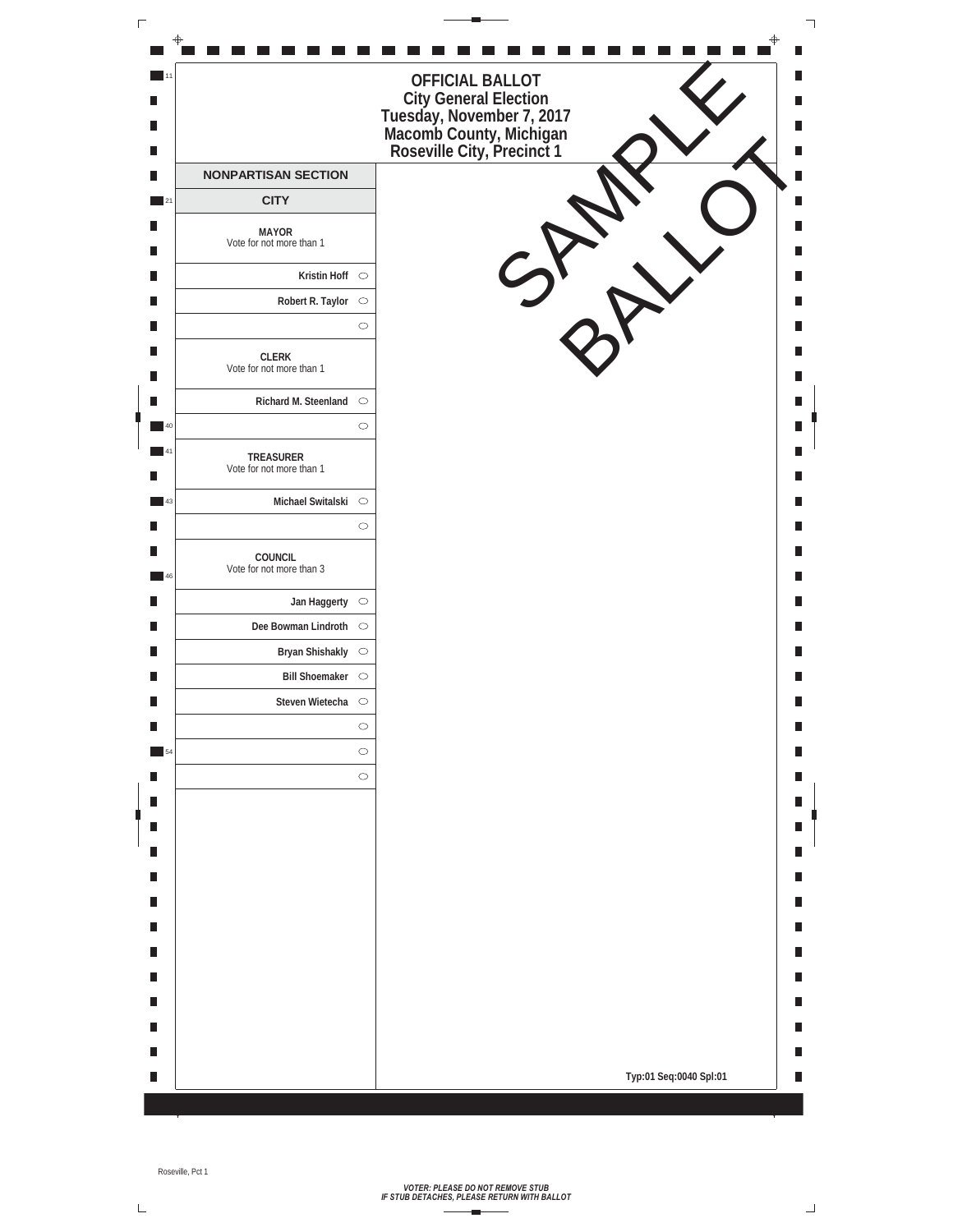| $\Gamma$ |                                     |                                           |                                                                                                                                                 | ┑ |
|----------|-------------------------------------|-------------------------------------------|-------------------------------------------------------------------------------------------------------------------------------------------------|---|
|          | $\blacksquare$ 11<br>П<br>П<br>П    |                                           | п<br>OFFICIAL BALLOT<br>City General Election<br>Tuesday, November 7, 2017<br>Macomb County, Michigan<br>St. Clair Shores City, Precinct 1<br>Ш |   |
|          | $\blacksquare$<br>$\blacksquare$ 21 | <b>NONPARTISAN SECTION</b><br><b>CITY</b> | Ш                                                                                                                                               |   |
|          | П<br>П                              | COUNCIL<br>Vote for not more than 3       | П                                                                                                                                               |   |
|          | $\blacksquare$                      | John Caron $\circ$                        |                                                                                                                                                 |   |
|          | П                                   | Scott A. Dodich $\circ$                   |                                                                                                                                                 |   |
|          | $\blacksquare$                      | Jim Lewis $\circ$                         | П                                                                                                                                               |   |
|          | П                                   | Peter Rubino $\circ$                      | П                                                                                                                                               |   |
|          | П                                   | Candice B. Rusie $\circ$                  |                                                                                                                                                 |   |
|          | П                                   | Erin A. Stahl $\circ$                     |                                                                                                                                                 |   |
|          | $\blacksquare$ 40                   |                                           | $\circ$                                                                                                                                         |   |
|          | $\blacksquare$ 41<br>$\blacksquare$ |                                           | $\circ$<br>$\circ$                                                                                                                              |   |
|          | П                                   |                                           |                                                                                                                                                 |   |
|          | $\blacksquare$ 44                   |                                           |                                                                                                                                                 |   |
|          | $\blacksquare$ 45                   |                                           | Ш                                                                                                                                               |   |
|          | П                                   |                                           |                                                                                                                                                 |   |
|          | П                                   |                                           |                                                                                                                                                 |   |
|          | П                                   |                                           | П                                                                                                                                               |   |
|          | П                                   |                                           |                                                                                                                                                 |   |
|          | П                                   |                                           |                                                                                                                                                 |   |
|          | П                                   |                                           |                                                                                                                                                 |   |
|          | $\blacksquare$ 53<br>П              |                                           |                                                                                                                                                 |   |
|          | П                                   |                                           | Ш                                                                                                                                               |   |
|          | п                                   |                                           |                                                                                                                                                 |   |
|          | $\blacksquare$                      |                                           |                                                                                                                                                 |   |
|          | П                                   |                                           |                                                                                                                                                 |   |
|          | $\blacksquare$                      |                                           | Ш                                                                                                                                               |   |
|          | П                                   |                                           | Ш                                                                                                                                               |   |
|          | $\blacksquare$                      |                                           |                                                                                                                                                 |   |
|          | П                                   |                                           | Ш                                                                                                                                               |   |
|          | П                                   |                                           | Ш                                                                                                                                               |   |
|          | $\blacksquare$                      |                                           | Ш                                                                                                                                               |   |
|          | П<br>П                              |                                           | Ш<br>H                                                                                                                                          |   |
|          | П                                   |                                           | Typ:01 Seq:0055 Spl:01<br>Ш                                                                                                                     |   |
|          |                                     |                                           |                                                                                                                                                 |   |

 $\overline{\mathsf{L}}$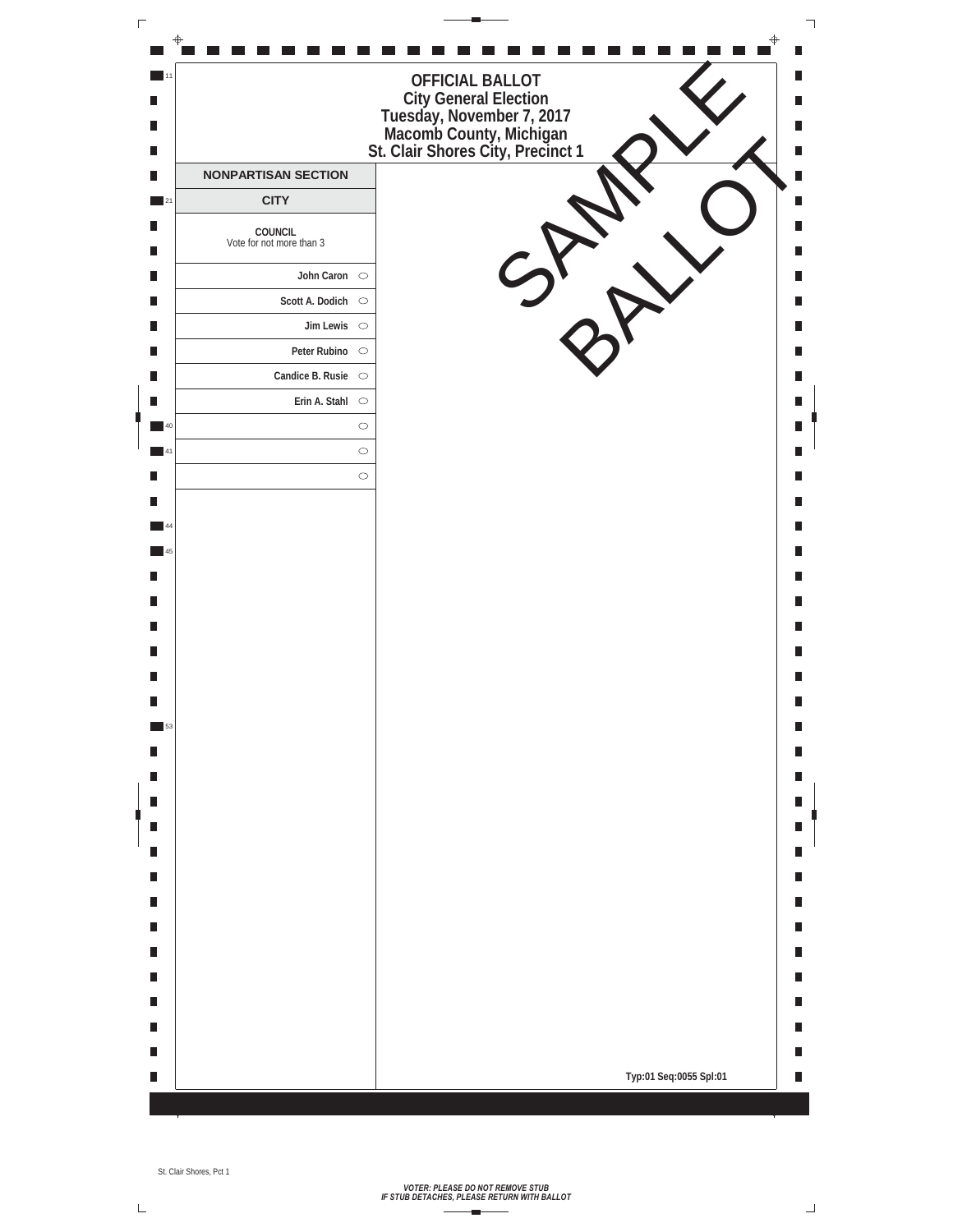| $\Gamma$ |                             |                                          |                                                                                                                                                   | ┑ |
|----------|-----------------------------|------------------------------------------|---------------------------------------------------------------------------------------------------------------------------------------------------|---|
|          | $-11$<br>П<br>Ш<br>Ш        |                                          | <b>OFFICIAL BALLOT</b><br>City General Election<br>Tuesday, November 7, 2017<br>Macomb County, Michigan<br>Sterling Heights City, Precinct 1<br>Ш |   |
|          | П                           | <b>NONPARTISAN SECTION</b>               |                                                                                                                                                   |   |
|          | $\overline{\phantom{0}}$ 21 | <b>CITY</b>                              |                                                                                                                                                   |   |
|          | Ш<br>Ш                      | <b>MAYOR</b><br>Vote for not more than 1 |                                                                                                                                                   |   |
|          | П                           | Jeffrey I. Norgrove $\circ$              |                                                                                                                                                   |   |
|          | П                           | Michael C. Taylor $\circ$                |                                                                                                                                                   |   |
|          | Ш                           |                                          | $\circ$                                                                                                                                           |   |
|          | П<br>П                      | COUNCIL<br>Vote for not more than 6      |                                                                                                                                                   |   |
|          | П                           | Eric Castiglia $\circ$                   |                                                                                                                                                   |   |
|          | 40                          | Nicholas A. Cavalli ○                    |                                                                                                                                                   |   |
|          | $-41$                       | Hiethem Choulagh O                       |                                                                                                                                                   |   |
|          | П                           | Jazmine M. Early $\circ$                 |                                                                                                                                                   |   |
|          | П                           | Sanaa Elias $\circ$                      |                                                                                                                                                   |   |
|          | 44                          | Deanna Koski ○                           |                                                                                                                                                   |   |
|          | П                           | Gary W. Lusk $\circ$                     |                                                                                                                                                   |   |
|          | Ш                           | Michael Radtke O                         |                                                                                                                                                   |   |
|          | Ш                           | Maria G. Schmidt $\circ$                 |                                                                                                                                                   |   |
|          | П                           |                                          | Ш                                                                                                                                                 |   |
|          | 49                          | Liz Sierawski O                          |                                                                                                                                                   |   |
|          | Ш                           | Barbara A. Ziarko O                      |                                                                                                                                                   |   |
|          | Ш                           |                                          | $\bigcirc$                                                                                                                                        |   |
|          | П                           |                                          | $\circlearrowright$                                                                                                                               |   |
|          | $\overline{\phantom{0}}$ 54 |                                          | $\circ$                                                                                                                                           |   |
|          | Ш                           |                                          | $\circ$                                                                                                                                           |   |
|          | Ш                           |                                          | $\bigcirc$                                                                                                                                        |   |
|          | П                           |                                          | $\bigcirc$                                                                                                                                        |   |
|          |                             |                                          |                                                                                                                                                   |   |
|          | п<br>П                      |                                          |                                                                                                                                                   |   |
|          | П                           |                                          | Ш                                                                                                                                                 |   |
|          | Ш                           |                                          |                                                                                                                                                   |   |
|          | П                           |                                          |                                                                                                                                                   |   |
|          | П                           |                                          |                                                                                                                                                   |   |
|          | П                           |                                          |                                                                                                                                                   |   |
|          | Ш                           |                                          |                                                                                                                                                   |   |
|          | Ш                           |                                          | Typ:01 Seq:0072 Spl:01<br>П                                                                                                                       |   |
|          |                             |                                          |                                                                                                                                                   |   |

 $\bar{L}$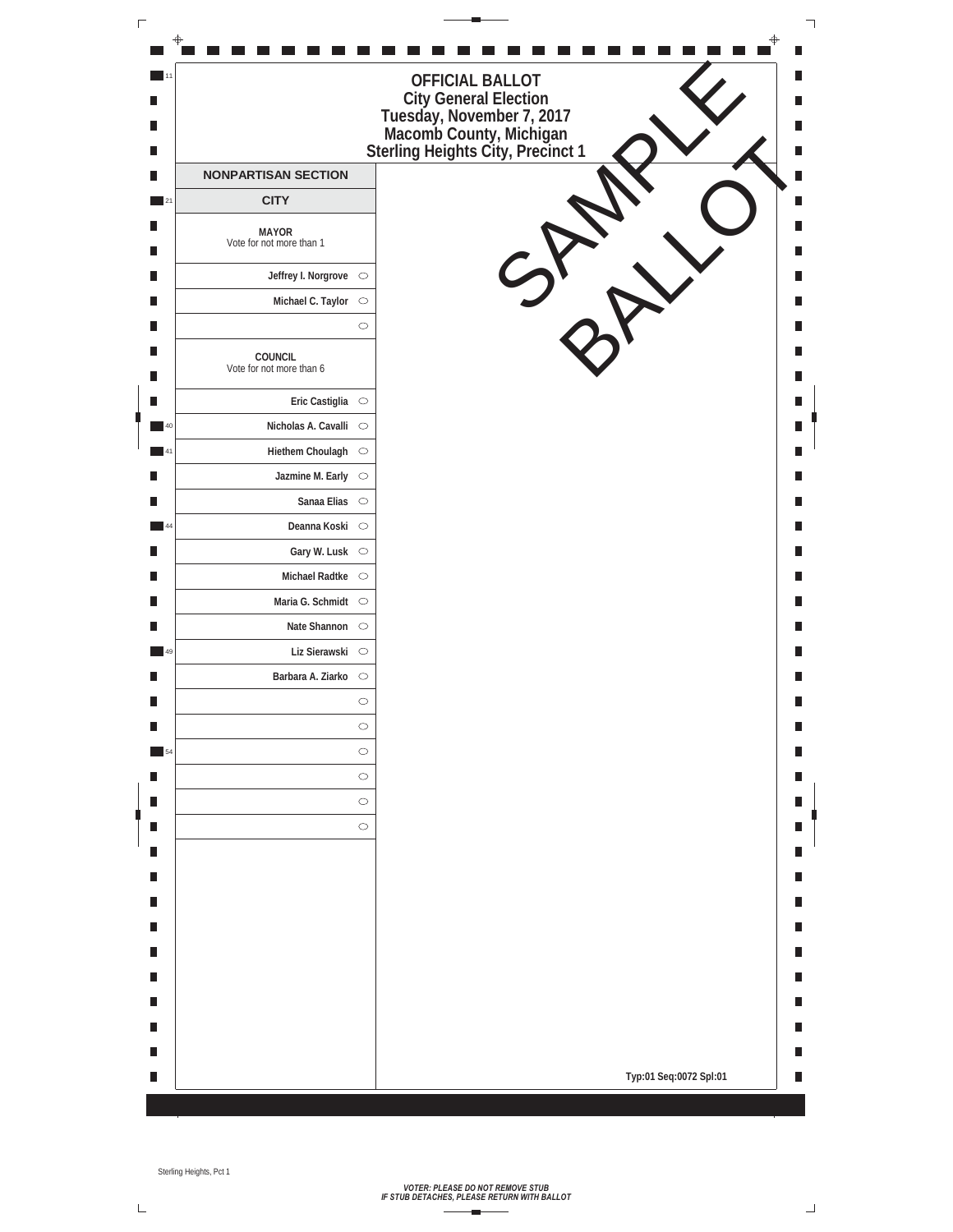| Г |                   |                                                                                                                                                                                                                                                                                                                                                                                                                                                                                                                                                                                                                 |                                                                                                                                |  |
|---|-------------------|-----------------------------------------------------------------------------------------------------------------------------------------------------------------------------------------------------------------------------------------------------------------------------------------------------------------------------------------------------------------------------------------------------------------------------------------------------------------------------------------------------------------------------------------------------------------------------------------------------------------|--------------------------------------------------------------------------------------------------------------------------------|--|
|   |                   |                                                                                                                                                                                                                                                                                                                                                                                                                                                                                                                                                                                                                 | OFFICIAL BALLOT<br><b>Special Election</b><br>Tuesday, November 7, 2017<br>Macomb County, Michigan<br>Warren City, Precinct 18 |  |
|   |                   | <b>PROPOSAL SECTION</b>                                                                                                                                                                                                                                                                                                                                                                                                                                                                                                                                                                                         |                                                                                                                                |  |
|   | $\blacksquare$ 21 | <b>LOCAL SCHOOL DISTRICT</b>                                                                                                                                                                                                                                                                                                                                                                                                                                                                                                                                                                                    |                                                                                                                                |  |
|   |                   | <b>CENTER LINE PUBLIC SCHOOLS</b><br><b>COUNTY OF MACOMB</b><br><b>STATE OF MICHIGAN</b>                                                                                                                                                                                                                                                                                                                                                                                                                                                                                                                        |                                                                                                                                |  |
|   |                   | SCHOOL IMPROVEMENT BOND<br>PROPOSITION                                                                                                                                                                                                                                                                                                                                                                                                                                                                                                                                                                          |                                                                                                                                |  |
|   |                   | Shall the Center Line Public Schools, County of<br>Macomb, State of Michigan, borrow the sum of<br>not to exceed Fifty Three Million Nine Hundred<br>Fifty Thousand (\$53,950,000) Dollars and<br>issue its general obligation unlimited tax bonds,<br>in one or more series, for the purpose of<br>paying for the cost of the following projects:                                                                                                                                                                                                                                                              |                                                                                                                                |  |
|   | 40                | • Construction of a new elementary school<br>building and additions to existing school<br>buildings;                                                                                                                                                                                                                                                                                                                                                                                                                                                                                                            |                                                                                                                                |  |
|   |                   | Remodeling, equipping, re-equipping,<br>furnishing, re-furnishing school buildings<br>and other facilities to enhance safety and<br>security and for other purposes;                                                                                                                                                                                                                                                                                                                                                                                                                                            |                                                                                                                                |  |
|   |                   | Acquiring and installing technology<br>equipment and technology infrastructure<br>in school buildings and other facilities; and                                                                                                                                                                                                                                                                                                                                                                                                                                                                                 |                                                                                                                                |  |
|   |                   | • Preparing, developing and improving sites<br>at school buildings and other facilities and<br>the purchase of school buses?                                                                                                                                                                                                                                                                                                                                                                                                                                                                                    |                                                                                                                                |  |
|   | 48                | The maximum number of years any series of<br>bonds may be outstanding, exclusive of<br>refunding, is not more than 25 years; the<br>estimated millage that will be levied to pay the<br>proposed bonds in the first year is 4.90 mills<br>(which is equal to \$4.90 per \$1,000 of taxable<br>value); and the estimated simple average<br>annual millage that will be required to retire<br>each series of bonds is 8.10 mills annually<br>(\$8.10 per \$1,000 of taxable value).                                                                                                                               |                                                                                                                                |  |
|   | 54<br>Ш<br>П      | If approved by the voters, the repayment of the<br>bonds will be guaranteed by the State under<br>the School Bond Qualification and Loan<br>Program (the "Program"). The School District<br>currently has \$6,030,000 of qualified bonds<br>outstanding and approximately \$0 of qualified<br>loans outstanding under the Program. The<br>School District does not expect to borrow from<br>the Program to pay debt service on these<br>bonds. The estimated computed millage rate<br>required to be levied to pay the proposed<br>bonds may change in the future based on<br>changes in certain circumstances. |                                                                                                                                |  |
|   |                   | (Pursuant to State law, expenditure of bond<br>proceeds must be audited, and the proceeds<br>cannot be used for teacher, administrator or<br>employee salaries, repair or maintenance costs<br>or other operating expenses.)                                                                                                                                                                                                                                                                                                                                                                                    |                                                                                                                                |  |
|   |                   | YES $\circ$                                                                                                                                                                                                                                                                                                                                                                                                                                                                                                                                                                                                     |                                                                                                                                |  |
|   |                   | NO <sub>o</sub>                                                                                                                                                                                                                                                                                                                                                                                                                                                                                                                                                                                                 |                                                                                                                                |  |
|   |                   |                                                                                                                                                                                                                                                                                                                                                                                                                                                                                                                                                                                                                 |                                                                                                                                |  |
|   |                   |                                                                                                                                                                                                                                                                                                                                                                                                                                                                                                                                                                                                                 |                                                                                                                                |  |
|   |                   |                                                                                                                                                                                                                                                                                                                                                                                                                                                                                                                                                                                                                 |                                                                                                                                |  |
|   |                   |                                                                                                                                                                                                                                                                                                                                                                                                                                                                                                                                                                                                                 | Typ:01 Seq:0104 Spl:01                                                                                                         |  |
|   |                   |                                                                                                                                                                                                                                                                                                                                                                                                                                                                                                                                                                                                                 |                                                                                                                                |  |

 $\mathrel{\sqsubseteq}$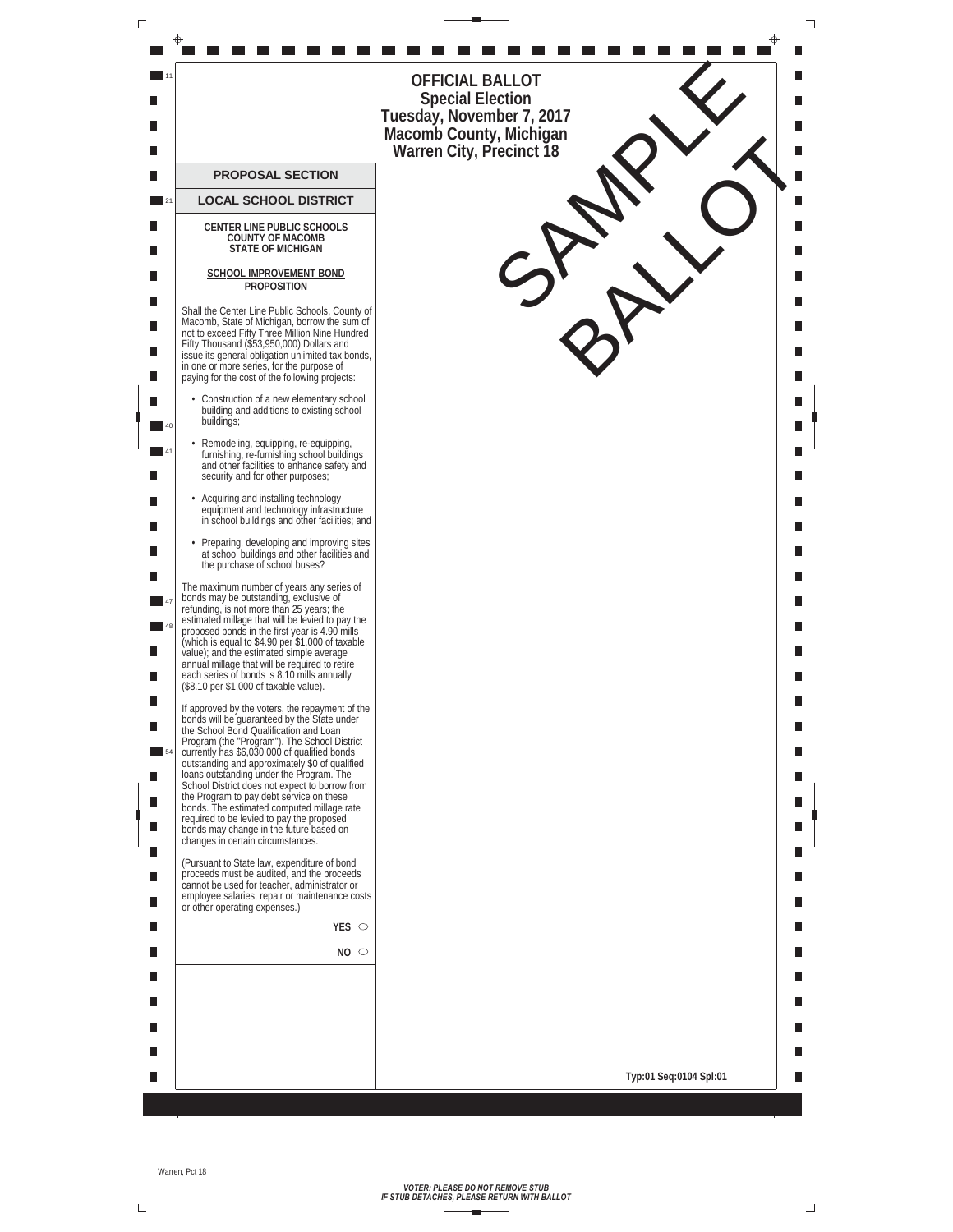

*VOTER: PLEASE DO NOT REMOVE STUB IF STUB DETACHES, PLEASE RETURN WITH BALLOT*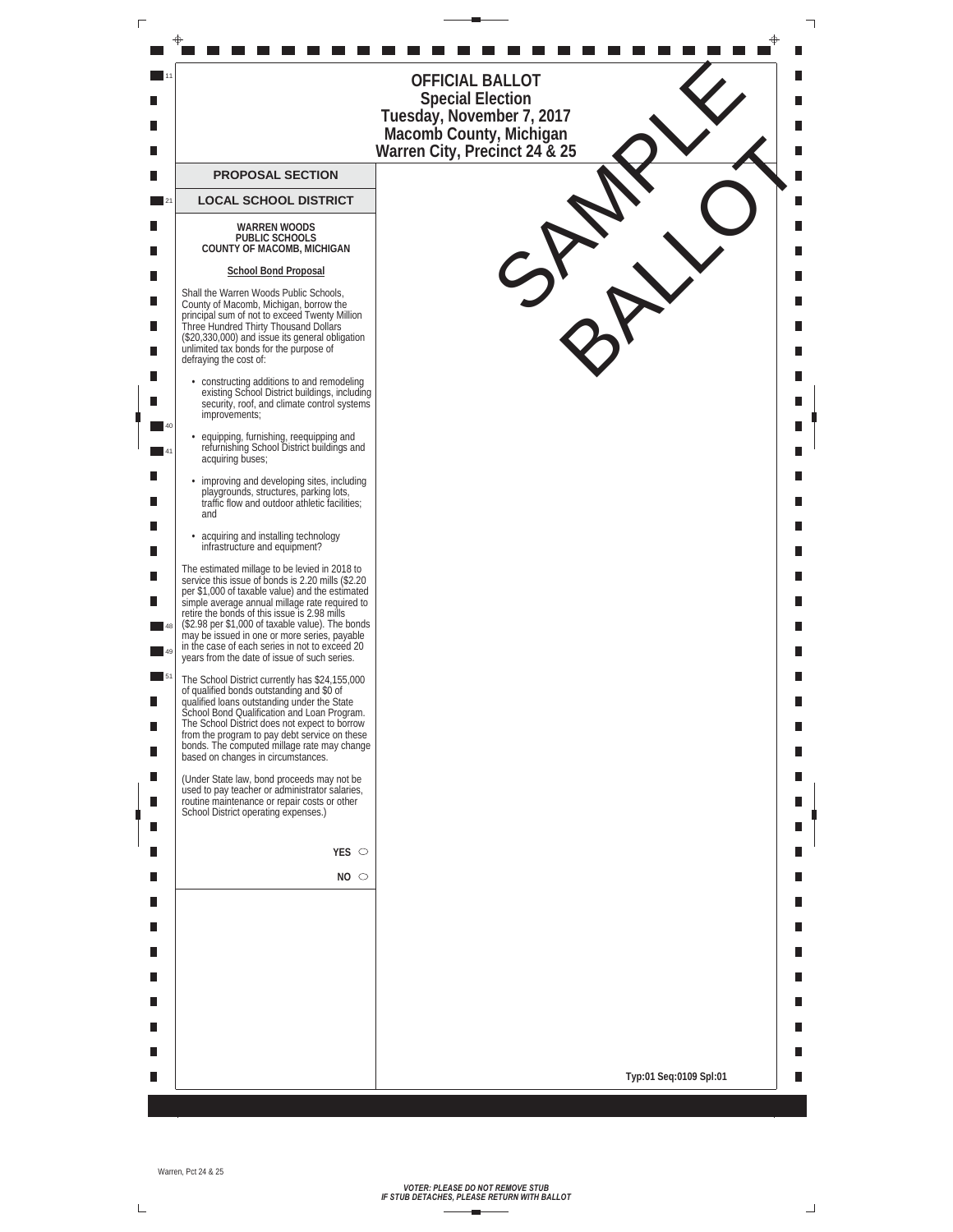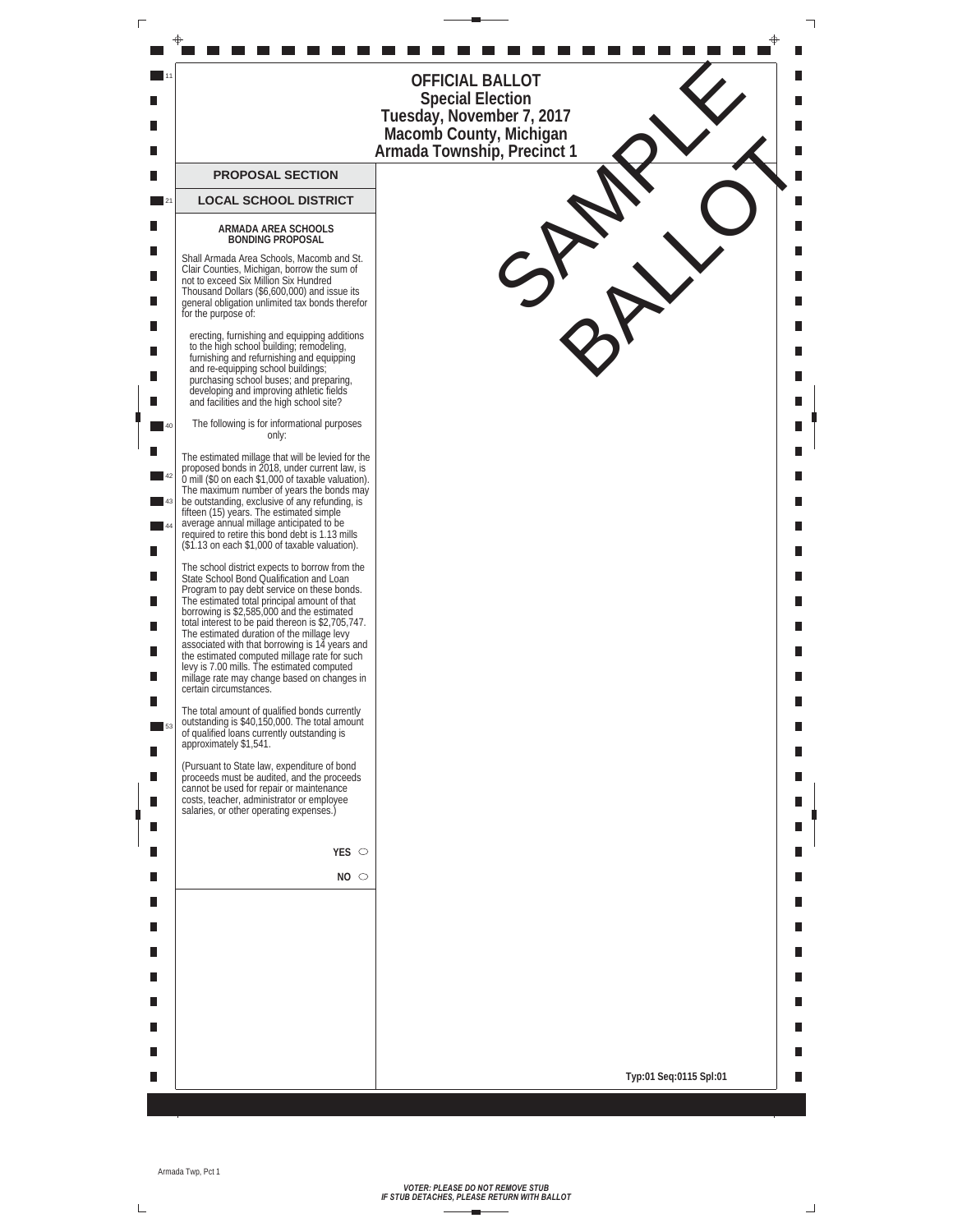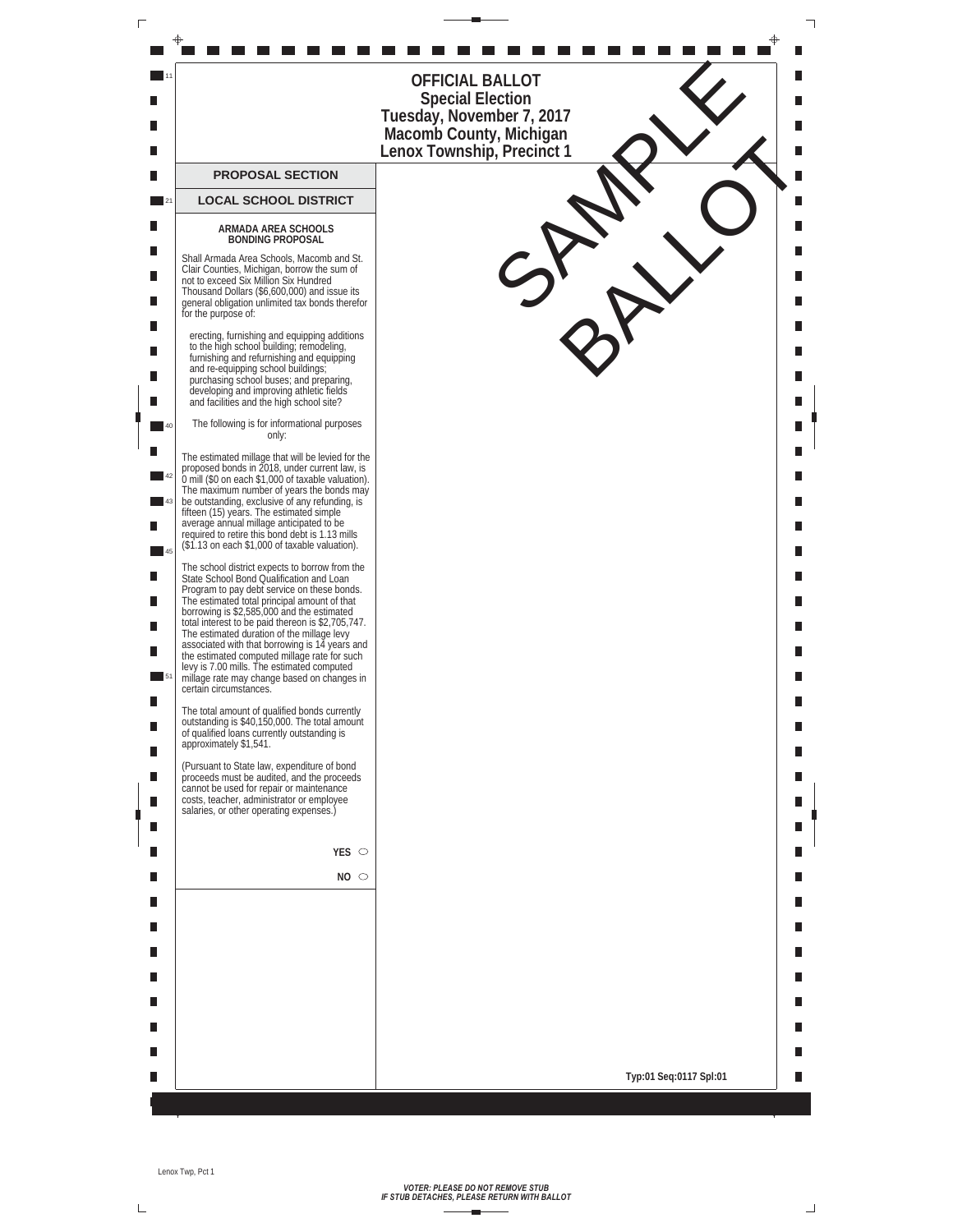